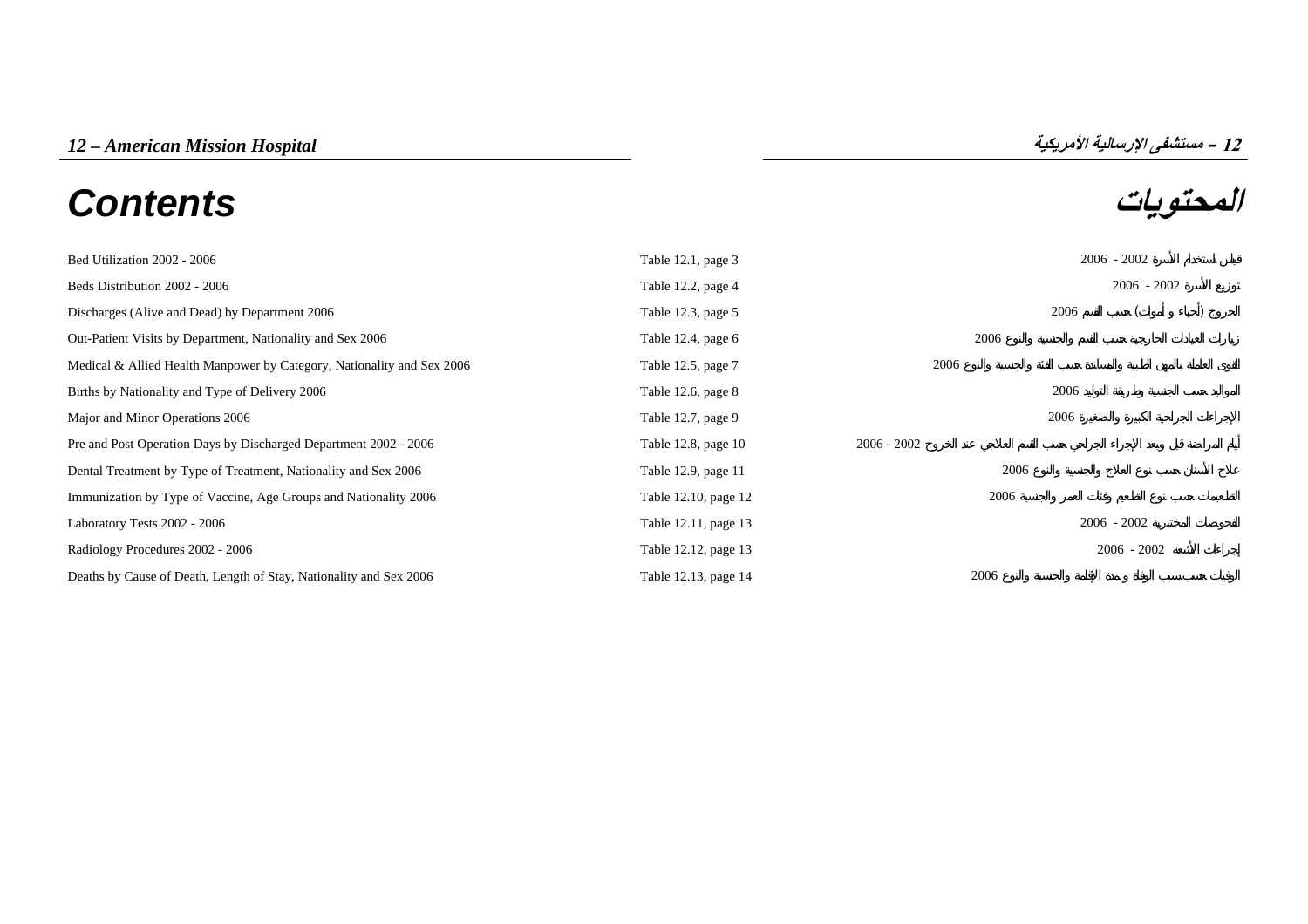#### **Table 12.1 2006 - 2002Bed Utilization 2002 - 2006**

<span id="page-1-0"></span>

| <b>Description</b>      | 2006   | 2005   | 2004   | 2003   | <i><b>2002</b></i> |
|-------------------------|--------|--------|--------|--------|--------------------|
| Total admissions        | 2,150  | 2,293  | 1,841  | 1,803  | 2,152              |
| Total discharges        | 2,139  | 2,289  | 1,824  | 1,654  | 2,138              |
| Number of beds          | 40     | 40     | 40     | 40     | 40                 |
| Bed days available      | 14,600 | 14,600 | 14,640 | 14,600 | 14,600             |
| Patient days-overnight  | 4,346  | 4,622  | 4,606  | 4,578  | 5,181              |
| Patients days < 1 day   | 421    | 547    | 281    | 284    | 433                |
| Total patients days     | 4,767  | 5,169  | 4,887  | 4,862  | 5,614              |
| Bed occupancy rate      | 32.7   | 35.4   | 33.4   | 33.3   | 38.5               |
| Turnover rate           | 53.5   | 57.2   | 45.6   | 41.4   | 53.5               |
| Turnover interval       | 4.6    | 4.1    | 5.3    | 5.9    | 4.2                |
| Average daily admission | 5.9    | 6.3    | 5.0    | 4.9    | 5.9                |
| Average daily discharge | 5.9    | 6.3    | 5.0    | 4.5    | 5.8                |
| Average length of stay  | 2.2    | 2.3    | 2.7    | 2.9    | 2.6                |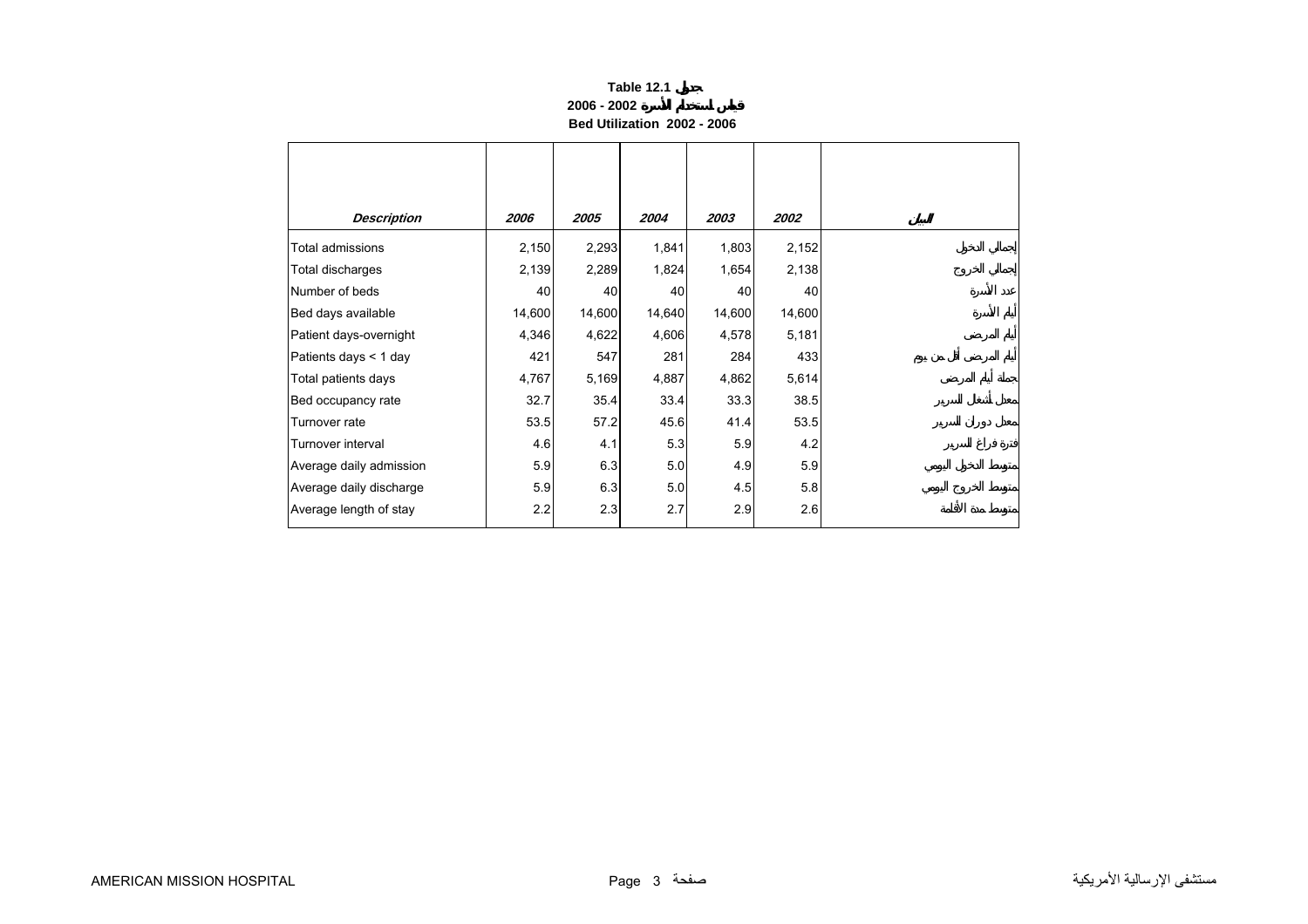#### **Table 12.2 2006 - 2002 Beds Distribution 2002 - 2006**

<span id="page-2-0"></span>

| Service                 | 2006 | 2005 | 2004           | 2003 | 2002 |  |
|-------------------------|------|------|----------------|------|------|--|
| Private Ward (VIP)      | 3    | 3    | 3 <sup>1</sup> | 3    | 3    |  |
| Medical / Surgical      | 21   | 21   | 21             | 21   | 21   |  |
| Obstetrics / Gynecology | 16   | 16   | 16             | 16   | 16   |  |
| <b>Total</b>            | 40   | 40   | 40             | 40   | 40   |  |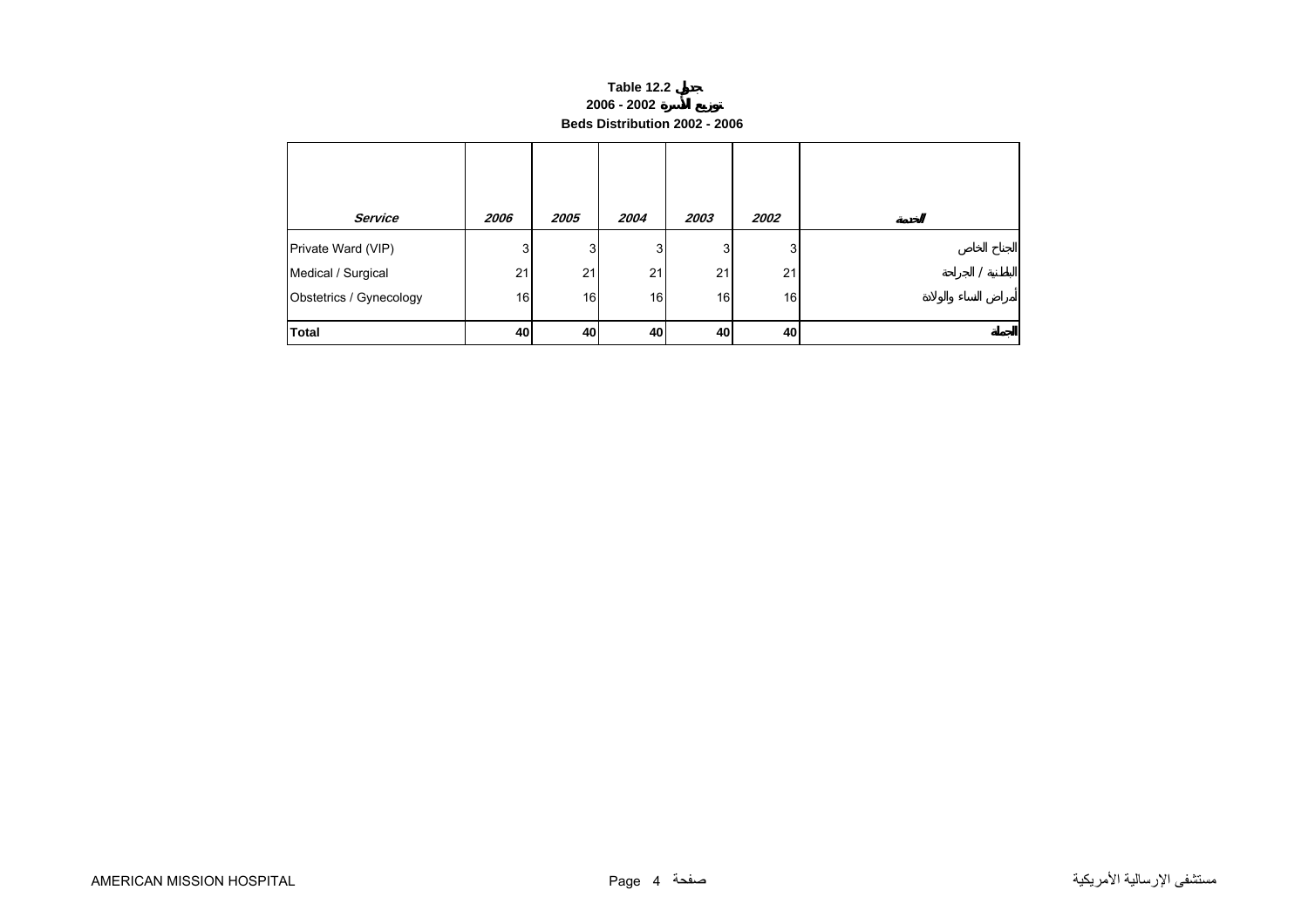|                                                | <b>Table 12.3</b> |  |
|------------------------------------------------|-------------------|--|
| 2006                                           |                   |  |
| Discharges (Alive and Dead) by Department 2006 |                   |  |

<span id="page-3-0"></span>

|                       | <b>Total</b> |       | <b>Dead</b> |     | Alive |       |  |
|-----------------------|--------------|-------|-------------|-----|-------|-------|--|
|                       |              |       |             |     |       |       |  |
| <b>Department</b>     | %            | No.   | %           | No. | %     | No.   |  |
| Medical               | 9.4          | 201   | 80.0        | 4   | 9.2   | 197   |  |
| E.N.T                 | 8.2          | 176   |             |     | 8.2   | 176   |  |
| Obstetrics/Gynecology | 42.5         | 910   |             |     | 42.6  | 910   |  |
| Surgery               | 24.5         | 524   |             |     | 24.6  | 524   |  |
| Paediatric            | 15.2         | 325   | 20.0        |     | 15.2  | 324   |  |
| Opthalmology          | 0.1          | 3     |             |     | 0.1   | 3     |  |
| <b>Total</b>          | 100.0        | 2,139 | 100.0       | 5   | 100.0 | 2,134 |  |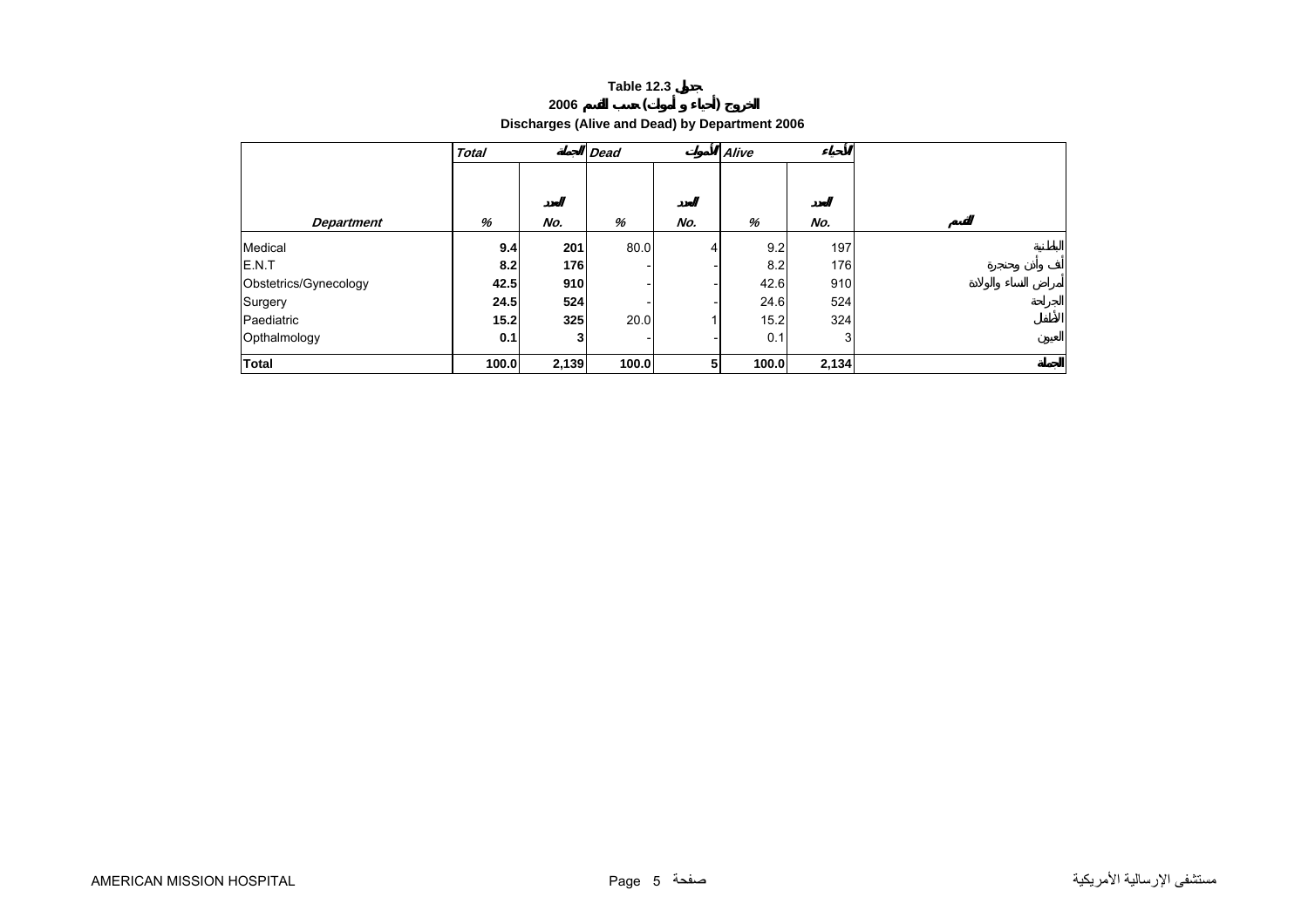# **2006Out-Patient Visits by Department, Nationality and Sex 2006**

<span id="page-4-0"></span>

|                         | <b>Total</b> |        |        | Non-Bahraini |        |        | <b>Bahraini</b> |        |        |
|-------------------------|--------------|--------|--------|--------------|--------|--------|-----------------|--------|--------|
|                         |              |        |        |              |        |        |                 |        |        |
|                         |              |        |        |              |        |        |                 |        |        |
| <b>Department</b>       | Total        | Female | Male   | <b>Total</b> | Female | Male   | Total           | Female | Male   |
| A & E Clinic            | 20,080       | 10,803 | 9,277  | 12,288       | 6,224  | 6,064  | 7,792           | 4,579  | 3,213  |
| l General Practice      | 24,001       | 4,411  | 19,590 | 16,217       | 3,034  | 13,183 | 7,784           | 1,377  | 6,407  |
| Dental                  | 15,359       | 8,115  | 7,244  | 10,213       | 5,246  | 4,967  | 5,146           | 2,869  | 2,277  |
| Medical                 | 33,316       | 17,924 | 15,392 | 20,389       | 10,328 | 10,061 | 12,927          | 7,596  | 5,331  |
| Obstetrics & Gynecology | 18,968       | 18,968 |        | 11,700       | 11,700 |        | 7,268           | 7,268  |        |
| Paediatrics             | 20,176       | 10,855 | 9,321  | 12,348       | 6,255  | 6,093  | 7,828           | 4,600  | 3,228  |
| Surgical                | 5,900        | 3,174  | 2,726  | 3,611        | 1,829  | 1,782  | 2,289           | 1,345  | 944    |
| Orthopedics             | 8,350        | 4,492  | 3,858  | 5,110        | 2,588  | 2,522  | 3,240           | 1,904  | 1,336  |
| E.N.T.                  | 9,090        | 4,891  | 4,199  | 5,563        | 2,818  | 2,745  | 3,527           | 2,073  | 1,454  |
| Dermatology             | 5,399        | 2,905  | 2,494  | 3,304        | 1,674  | 1,630  | 2,095           | 1,231  | 864    |
| Psychiatric             | 104          | 56     | 48     | 63           | 32     | 31     | 41              | 24     | 17     |
| Ophthalmology           | 2,508        | 1,350  | 1,158  | 1,535        | 778    | 757    | 973             | 572    | 401    |
| <b>Total</b>            | 163,251      | 87,944 | 75,307 | 102,341      | 52,506 | 49,835 | 60,910          | 35,438 | 25,472 |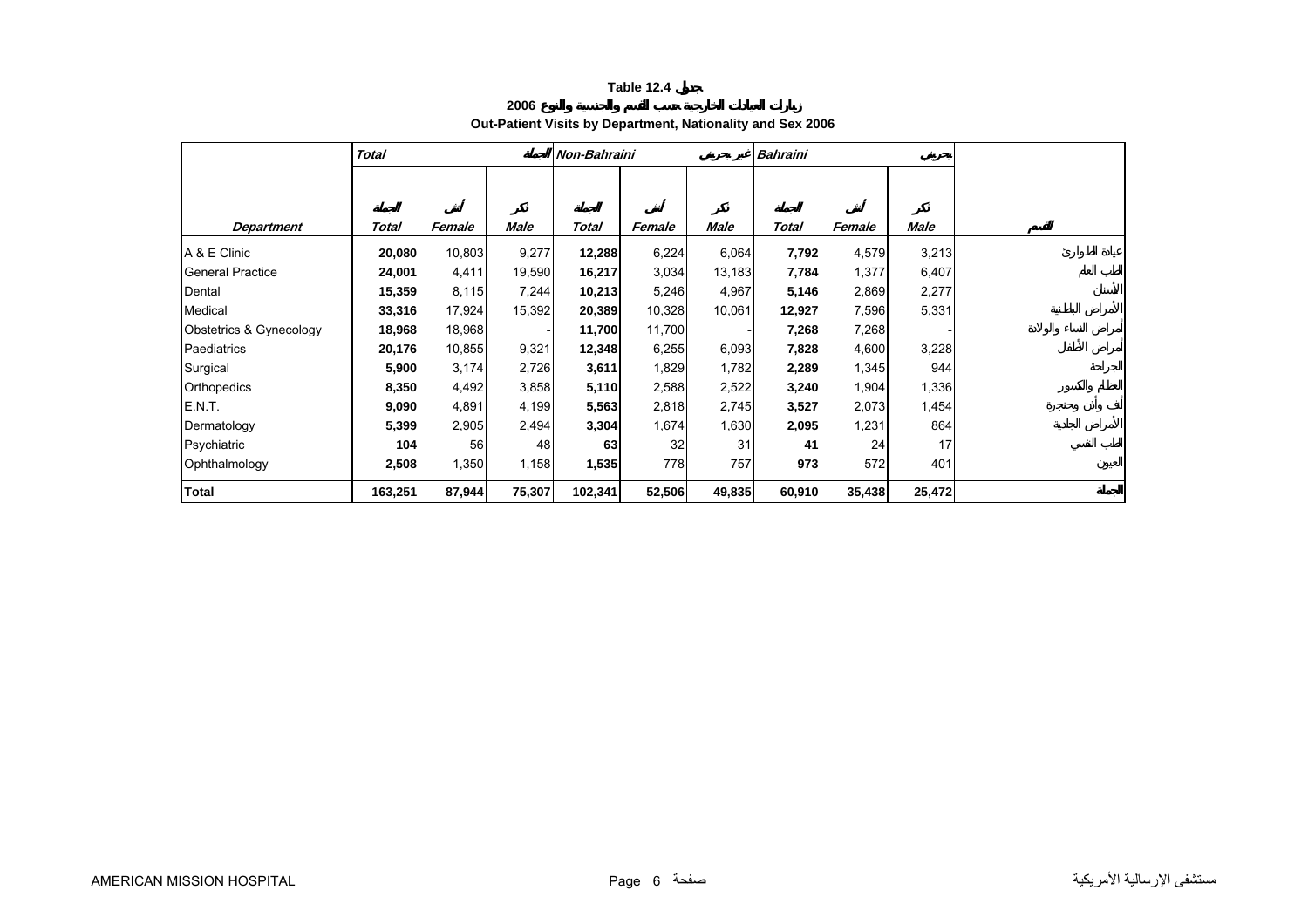### **جدول 12.5 Table القوى العاملة بالمهن الطبية والمساندة حسب الفئة <sup>و</sup> الجنسية <sup>و</sup> النوع <sup>2006</sup> Medical and Allied Health Manpower by Category, Nationality and Sex 2006**

<span id="page-5-0"></span>

|                                                         | <b>Total</b> | Non-Bahraini    |             |                 |        |             | <b>Bahraini</b> |        |      |  |
|---------------------------------------------------------|--------------|-----------------|-------------|-----------------|--------|-------------|-----------------|--------|------|--|
|                                                         |              |                 |             |                 |        |             |                 |        |      |  |
| Category                                                | <b>Total</b> | Female          | <b>Male</b> | <b>Total</b>    | Female | <b>Male</b> | Total           | Female | Male |  |
| Physicians                                              | 53           | 26              | 27          | 50              | 24     | 26          |                 |        |      |  |
| Dentists                                                | 12           | 6               | 6           | 6               |        |             | 6               |        |      |  |
| Nurses*                                                 | 105          | 99 <sub>1</sub> | 6           | 102             | 96     |             |                 |        |      |  |
| <b>Practical Nurses</b>                                 |              | 3               |             |                 |        |             | 3               |        |      |  |
| Pharmacists & Technicians                               | 11           | 5               | 6           | 11              |        |             |                 |        |      |  |
| Dental Hygienists & Technicians                         | 14           | 12              | 2           | 8               |        |             | 6               |        |      |  |
| Laboratory Technologists & Technicians                  | 13           |                 | 6           | 10 <sub>1</sub> |        |             | 3               |        |      |  |
| Radiographers and Technicians                           |              | 6               |             |                 |        |             |                 |        |      |  |
| Physiotherapists, Occupational Therapists & Technicians |              |                 |             | ີ               |        |             |                 |        |      |  |
| Electro Cardiogram technician                           |              |                 |             |                 |        |             |                 |        |      |  |

*\* Nurses excluding practical nurses and other grades below staff nurse .* . : *\**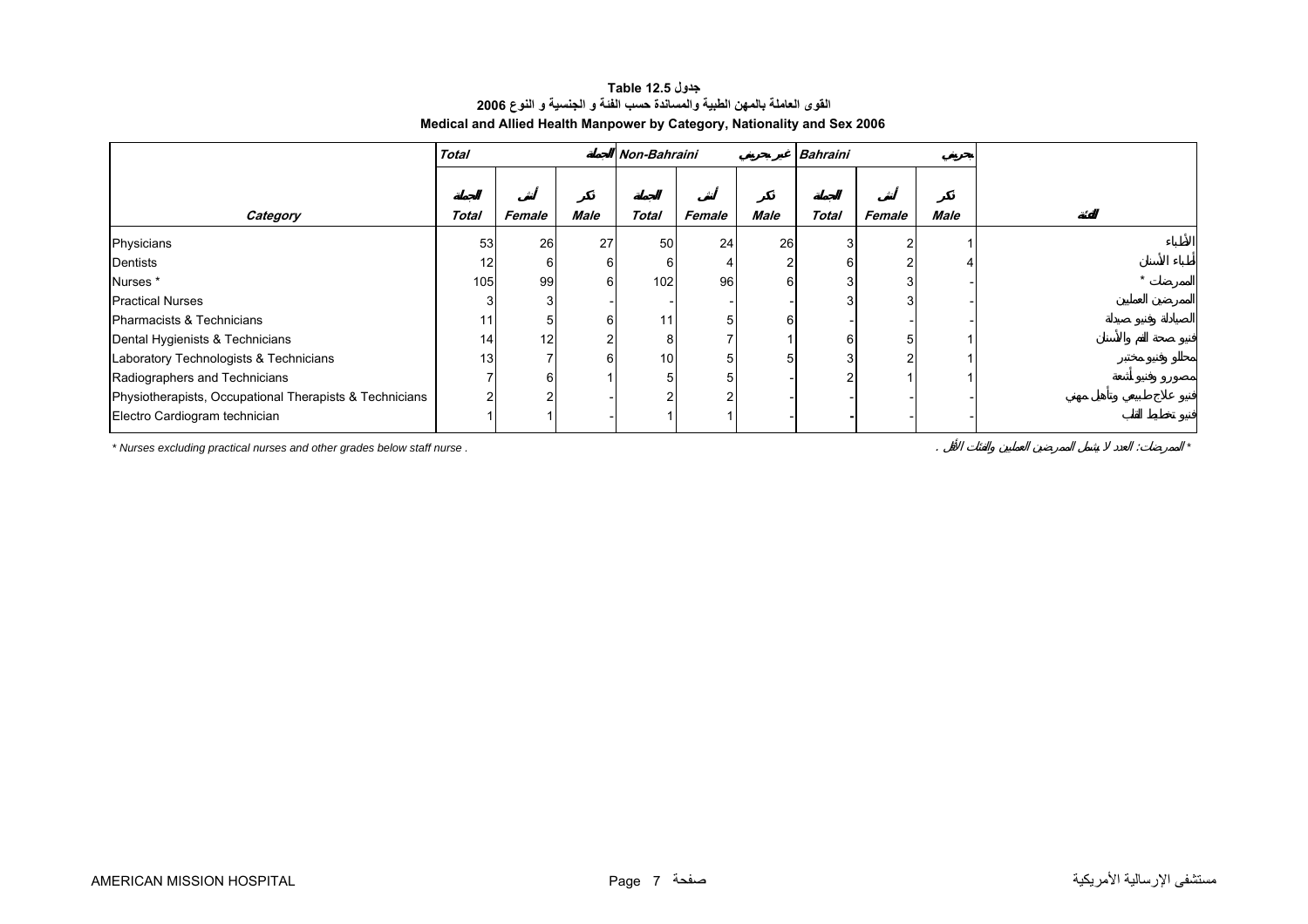**2006**

**Births by Nationality and Type of Delivery 2006** 

<span id="page-6-0"></span>

|                           |               |               |                   | <b>Live Births</b>   |                |                      |               |  |
|---------------------------|---------------|---------------|-------------------|----------------------|----------------|----------------------|---------------|--|
| <b>Births</b>             |               |               |                   | <b>Premature</b>     |                | <b>Full Term</b>     |               |  |
|                           |               |               |                   |                      |                |                      |               |  |
| Nationality / type        | <b>Total</b>  | <b>Still</b>  | <b>Total Live</b> | Congenital           | <b>Normal</b>  | Congenital           | <b>Normal</b> |  |
| of delivery               | <b>Births</b> | <b>Births</b> | <b>Births</b>     | <b>Abnormalities</b> |                | <b>Abnormalities</b> |               |  |
| <b>Bahraini</b>           |               |               |                   |                      |                |                      |               |  |
| Normal Delivery           |               |               |                   |                      |                |                      |               |  |
| Vertex                    | 100           |               | 100               |                      | $\overline{c}$ | 3                    | 95            |  |
| <b>Breech</b>             |               |               |                   |                      |                |                      |               |  |
|                           |               |               |                   |                      |                |                      |               |  |
| <b>Assisted Delivery</b>  |               |               |                   |                      |                |                      |               |  |
| Vacuum                    | 13            |               | 13                |                      |                |                      | 13            |  |
| Forceps                   | 9             |               | 9                 |                      |                |                      | 9             |  |
| Caesarian section         | 76            |               | 76                |                      |                | 1                    | 74            |  |
| <b>Total Bahraini</b>     | 198           |               | 198               |                      | 3              | 4                    | 191           |  |
|                           |               |               |                   |                      |                |                      |               |  |
| Non-Bahraini              |               |               |                   |                      |                |                      |               |  |
| Normal Delivery           |               |               |                   |                      |                |                      |               |  |
| Vertex                    | 115           |               | 114               |                      | $\overline{c}$ | 2                    | 110           |  |
| <b>Breech</b>             |               |               |                   |                      |                |                      |               |  |
|                           |               |               |                   |                      |                |                      |               |  |
| <b>Assisted Delivery</b>  |               |               |                   |                      |                |                      |               |  |
| Vacuum                    | 14            |               | 14                |                      |                | 1                    | 12            |  |
| Forceps                   | 11            |               | 11                |                      |                |                      | 11            |  |
| Caesarian section         | 86            |               | 86                |                      |                |                      | 84            |  |
| <b>Total Non-Bahraini</b> | 226           |               | 225               |                      |                | 4                    | 217           |  |
| <b>Grand Total</b>        | 424           |               | 423               |                      | 7              | 8                    | 408           |  |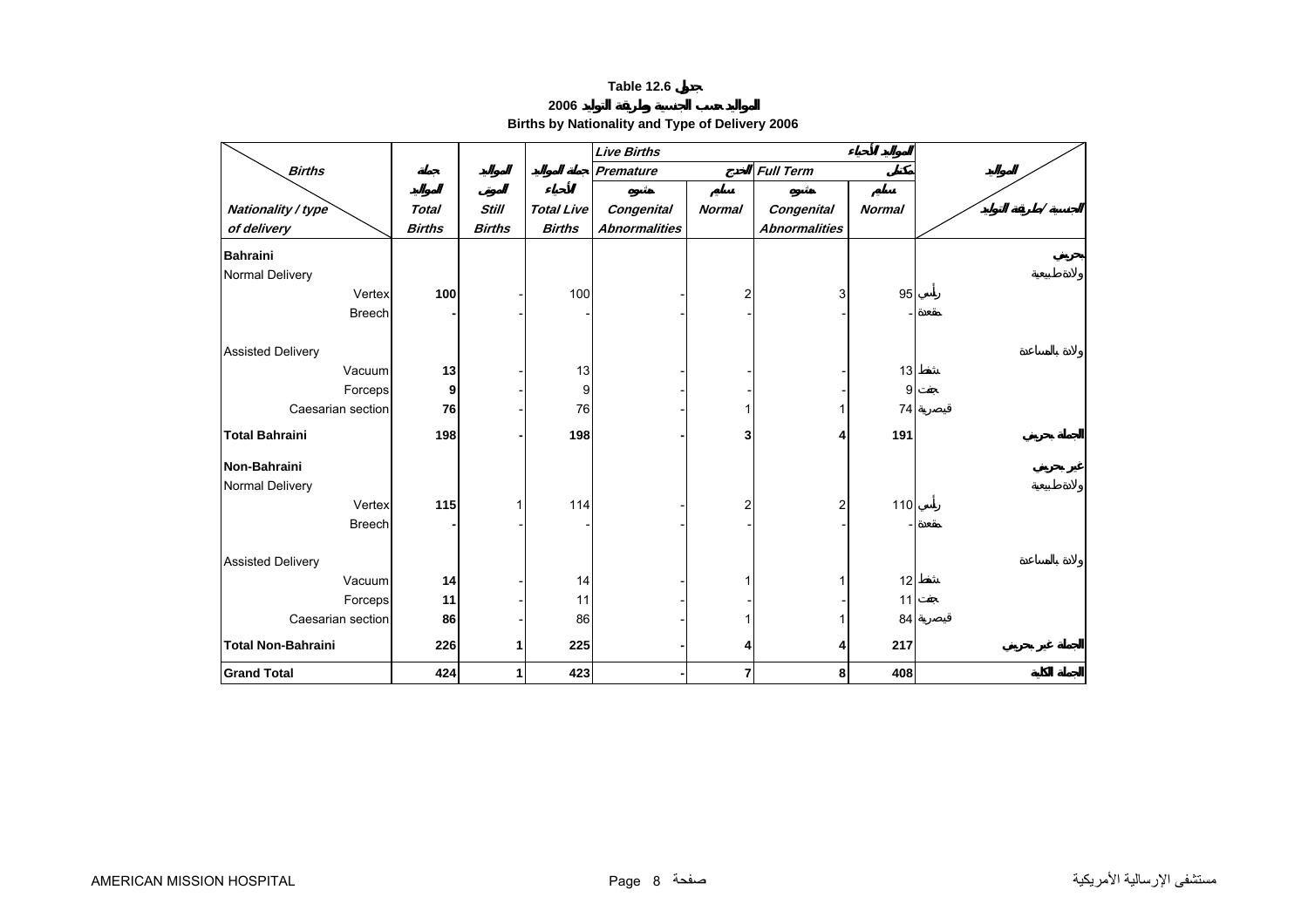### **2006**

# **Major and Minor Operations 2006**

<span id="page-7-0"></span>

|                        | Procedure Type |              |       |
|------------------------|----------------|--------------|-------|
|                        |                |              |       |
|                        |                |              |       |
| <b>Department</b>      | <b>Total</b>   | <b>Minor</b> | Major |
| <b>General Surgery</b> | 1,294          | 1,188        | 106   |
| Orthopedics & Fracture | 111            | 58           | 53    |
| <b>Plastic Surgery</b> | 17             | 6            | 11    |
| Paediatrics            |                |              |       |
| Ear, Nose & Throat     | 172            | 32           | 140   |
| Opthalmology           | 15             | 3            | 12    |
| Gynecology             | 265            | 173          | 92    |
| Obstetrics             | 149            | 4            | 145   |
| Dental                 | 34             | 6            | 28    |
| Endoscopies            | 43             | 43           |       |
| <b>Others</b>          | 14             | 14           |       |
| <b>Total</b>           | 2,114          | 1,527        | 587   |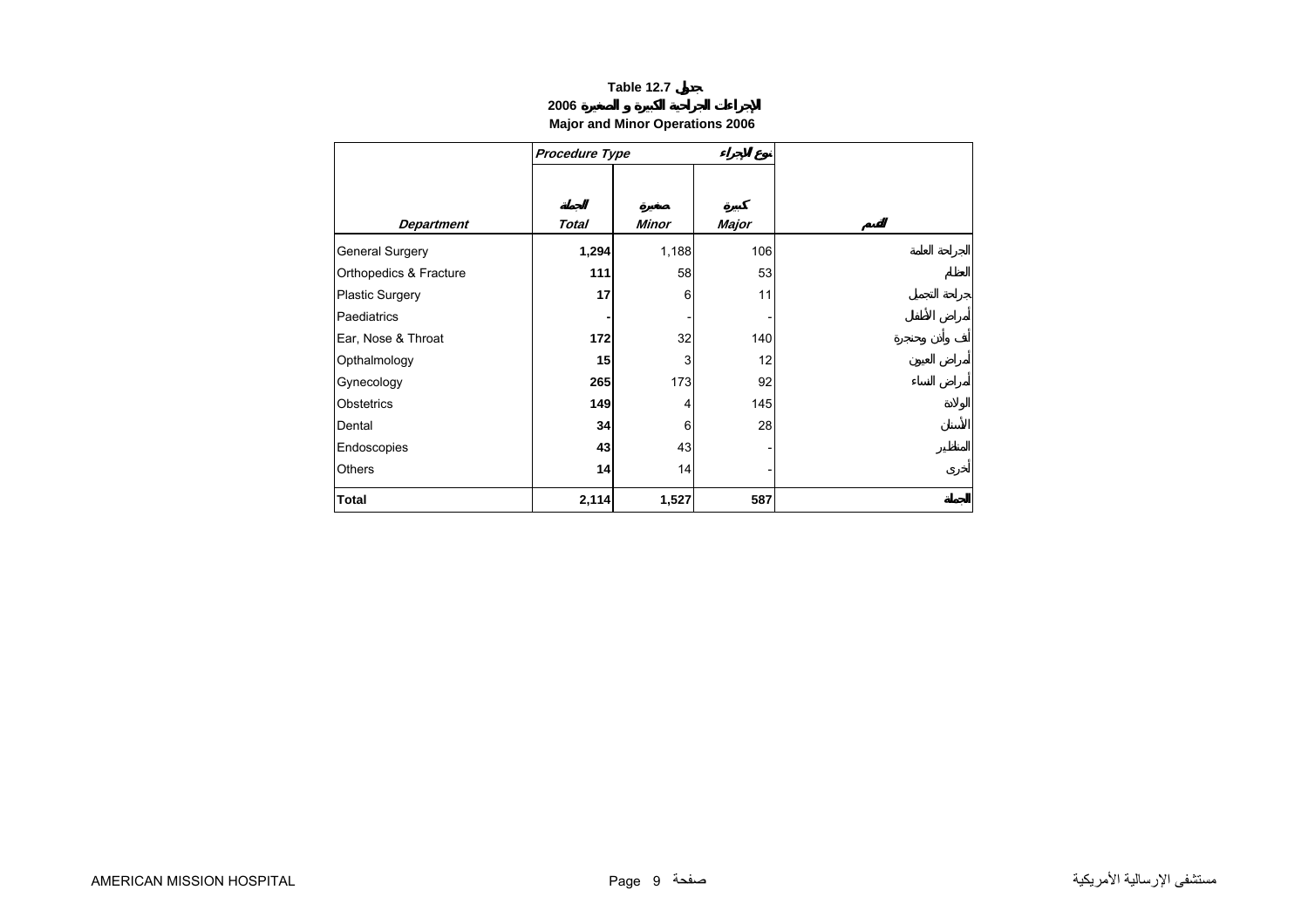| جدول Table 12.8                                                                |
|--------------------------------------------------------------------------------|
| أيام المراضة قبل وبعد الإجراء الجراحي حسب القسم العلاجي عند الخروج 2002 - 2006 |
| Pre and Post Operation Days by Discharged Department 2002 - 2006               |

<span id="page-8-0"></span>

| <b>Department</b>       | 2006 | 2005 | 2004 | 2003 | 2002 | القسم |
|-------------------------|------|------|------|------|------|-------|
| Medical                 | 201  | 276  | 578  | 503  | 386  |       |
| Surgery                 | 359  | 436  | 136  | 141  | 415  |       |
| Opthalmology            | 3    |      | 20   |      |      |       |
| Ear, Nose & Throat      | 176  | 221  | 138  | 212  | 204  |       |
| Dental                  | 25   | 35   |      |      |      |       |
| Paediatrics             | 325  | 300  | 195  | 244  | 381  |       |
| Orthopedics & Fracture  | 116  | 63   |      |      |      |       |
| Plastic Surgery & Burns | 24   | 18   |      |      |      |       |
| Obstetrics/Gynecology   | 910  | 939  | 757  | 554  | 752  |       |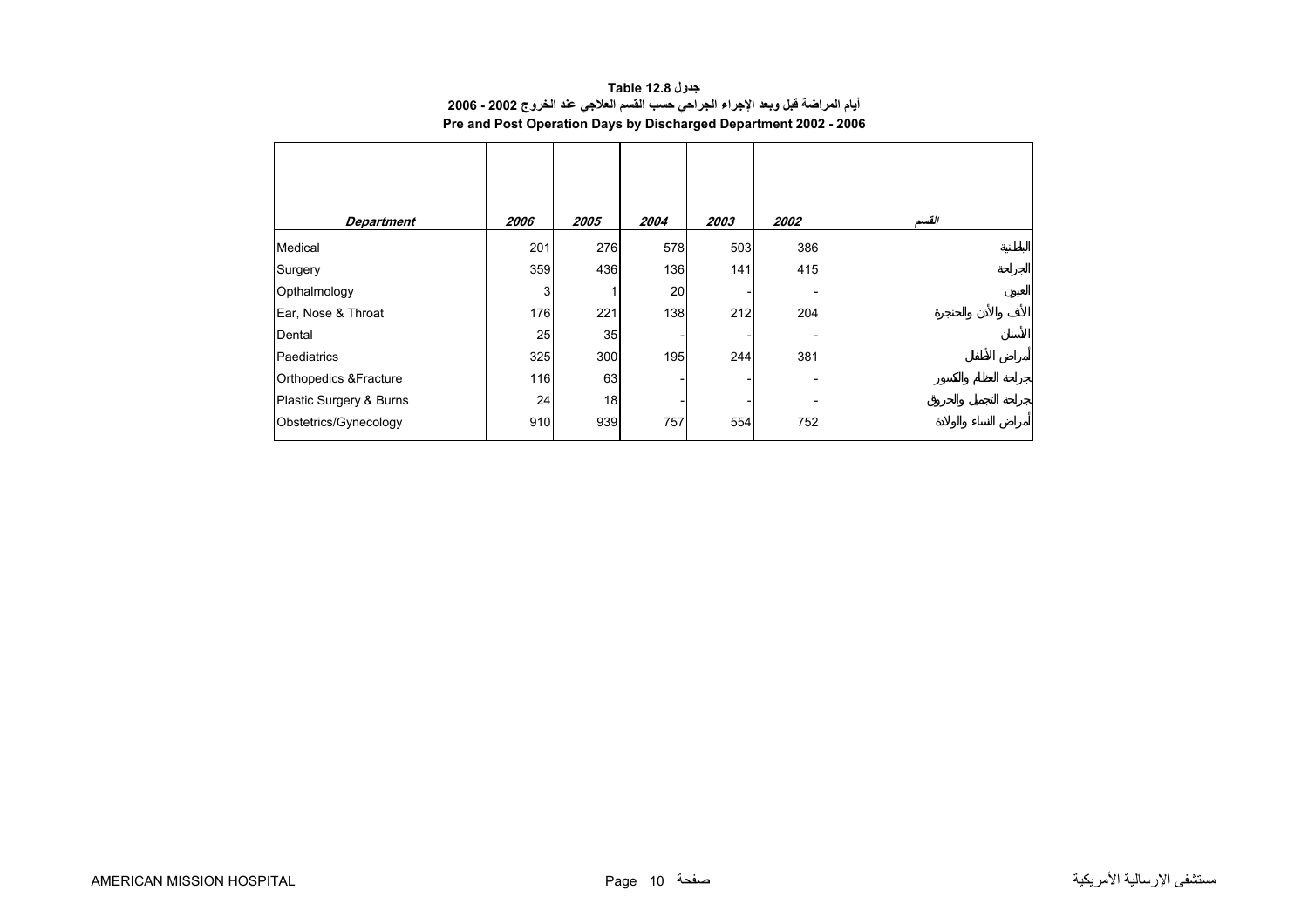# **2006Dental Treatment by Type of Treatment, Nationality and Sex 2006**

<span id="page-9-0"></span>

|                          | <b>Total</b> |        |        | Non-Bahraini |        |        | <b>Bahraini</b> |                 |                 |
|--------------------------|--------------|--------|--------|--------------|--------|--------|-----------------|-----------------|-----------------|
|                          |              |        |        |              |        |        |                 |                 |                 |
| <b>Type of Treatment</b> | Total        | Female | Male   | Total        | Female | Male   | Total           | Female          | Male            |
| General treatment        | 17,953       | 9,110  | 8,843  | 12,463       | 6,087  | 6,376  | 5,490           | 3,023           | 2,467           |
| Gum treatment            | 5,705        | 2,791  | 2,914  | 3,820        | 1,882  | 1,938  | 1,885           | 909             | 976             |
| Nerve                    | 1,409        | 701    | 708    | 898          | 455    | 443    | 511             | 246             | 265             |
| Surgical treatment       | 522          | 255    | 267    | 376          | 165    | 211    | 146             | 90 <sup>1</sup> | 56              |
| Filling                  | 6,376        | 3,377  | 2,999  | 4,284        | 2,231  | 2,053  | 2,092           | 1,146           | 946             |
| Extraction               | 1,750        | 965    | 785    | 1,067        | 548    | 519    | 683             | 417             | 266             |
| Denture                  | 138          | 66     | 72     | 114          | 52     | 62     | 24              | 14              | 10 <sup>1</sup> |
| Orthodontics             | 7,306        | 4,129  | 3,177  | 4,942        | 2,764  | 2,178  | 2,364           | 1,365           | 999             |
| <b>Total</b>             | 41,159       | 21,394 | 19,765 | 27,964       | 14,184 | 13,780 | 13,195          | 7,210           | 5,985           |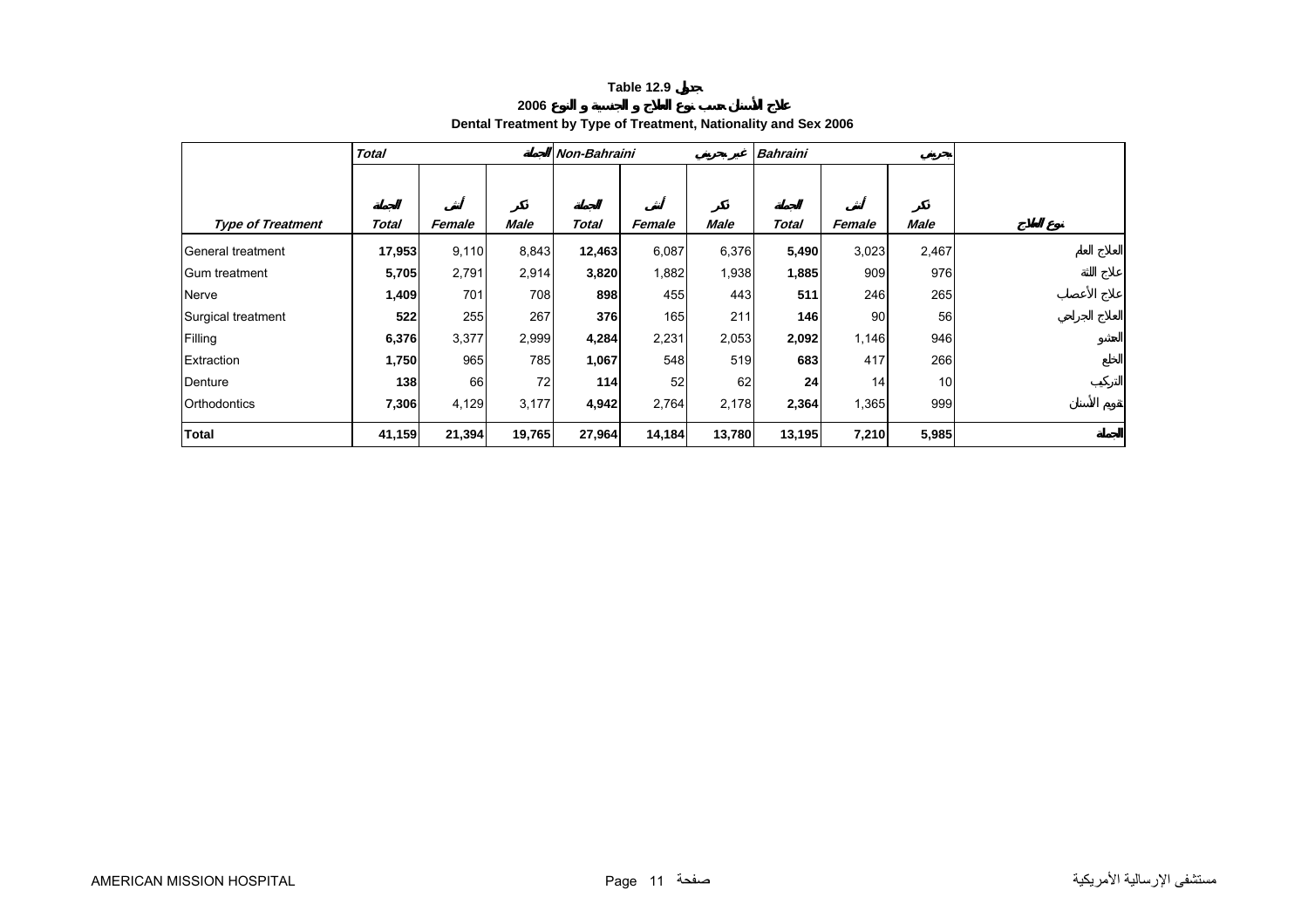**2006**

**Immunization by Type of Vaccine, Age Groups and Nationality 2006** 

<span id="page-10-0"></span>

| <b>Total</b> |      |                          | $2 - 5$ years |                 |                 |              |                 |                 | Below 1 year |                |                   |                                   |  |  |
|--------------|------|--------------------------|---------------|-----------------|-----------------|--------------|-----------------|-----------------|--------------|----------------|-------------------|-----------------------------------|--|--|
|              |      |                          |               | $1 - 2$ years   |                 |              |                 |                 |              |                |                   |                                   |  |  |
|              |      |                          |               |                 |                 |              |                 |                 |              |                |                   |                                   |  |  |
|              |      |                          |               |                 |                 |              |                 |                 |              |                |                   |                                   |  |  |
|              | Non- |                          |               | Non-            |                 |              | Non-            |                 |              | Non-           |                   | Type of vaccine                   |  |  |
| Total        |      | <b>Bahraini</b> Bahraini | <b>Total</b>  | <b>Bahraini</b> | <b>Bahraini</b> | <b>Total</b> | <b>Bahraini</b> | <b>Bahraini</b> | <b>Total</b> |                | Bahraini Bahraini |                                   |  |  |
|              |      |                          |               |                 |                 |              |                 |                 |              |                |                   | 1()<br><b>Hepatitis B/DPT/HIB</b> |  |  |
|              |      |                          |               |                 |                 |              |                 |                 |              |                |                   | ( )                               |  |  |
| 1043         | 761  | 282                      | 35            | 32              | 3               |              |                 |                 | 1004         | 725            | 279               | Dose 1                            |  |  |
| 847          | 644  | 203                      | 27            | 19              | 8               | 3            |                 |                 | 817          | 622            | 195               | Dose 2                            |  |  |
| 864          | 707  | 157                      | 14            | 14              |                 | 5            |                 |                 | 845          | 688            | 157               | Dose 3                            |  |  |
| 761          | 629  | 132                      | 113           | 82              | 31              | 648          | 547             | 101             | <b>NA</b>    | <b>NA</b>      | <b>NA</b>         | Booster 1 dose                    |  |  |
| 114          | 99   | 15                       | 114           | 99              | 15              |              |                 |                 | <b>NA</b>    | <b>NA</b>      | <b>NA</b>         | Booster 2 dose                    |  |  |
|              |      |                          |               |                 |                 |              |                 |                 |              |                |                   |                                   |  |  |
|              |      |                          |               |                 |                 |              |                 |                 |              |                |                   | Poliomyelitis                     |  |  |
| 365          | 265  | 100                      | $\mathbf{3}$  | 3               |                 | $\mathbf{2}$ | 2               |                 | 360          | 260            | 100               | Dose 1                            |  |  |
| 89           | 13   | 76                       | 10            | 8               | 2               | 3            |                 |                 | 76           | $\overline{2}$ | 74                | Dose 2                            |  |  |
| 72           | 13   | 59                       | 10            | 9               |                 |              |                 |                 | 61           | 3              | 58                | Dose 3                            |  |  |
| 320          | 264  | 56                       | 64            | 48              | 16              | 256          | 216             | 40              | <b>NA</b>    | <b>NA</b>      | <b>NA</b>         | Booster 1 dose                    |  |  |
| 161          | 134  | 27                       | 160           | 133             | 27              |              |                 |                 | <b>NA</b>    | <b>NA</b>      | <b>NA</b>         | Booster 2 dose                    |  |  |
|              |      |                          |               |                 |                 |              |                 |                 |              |                |                   |                                   |  |  |
|              |      |                          |               |                 |                 |              |                 |                 |              |                |                   | Mumps, Measles, Rubella           |  |  |
| 370          | 318  | 52                       | 46            | 42              | 4               | 322          | 275             | 47              | 2            |                |                   | Dose 1                            |  |  |
| 286          | 259  | 27                       | 276           | 249             | 27              | 10           | 10              |                 | <b>NA</b>    | <b>NA</b>      | <b>NA</b>         | Dose 2                            |  |  |

*NA - Not Applicable.*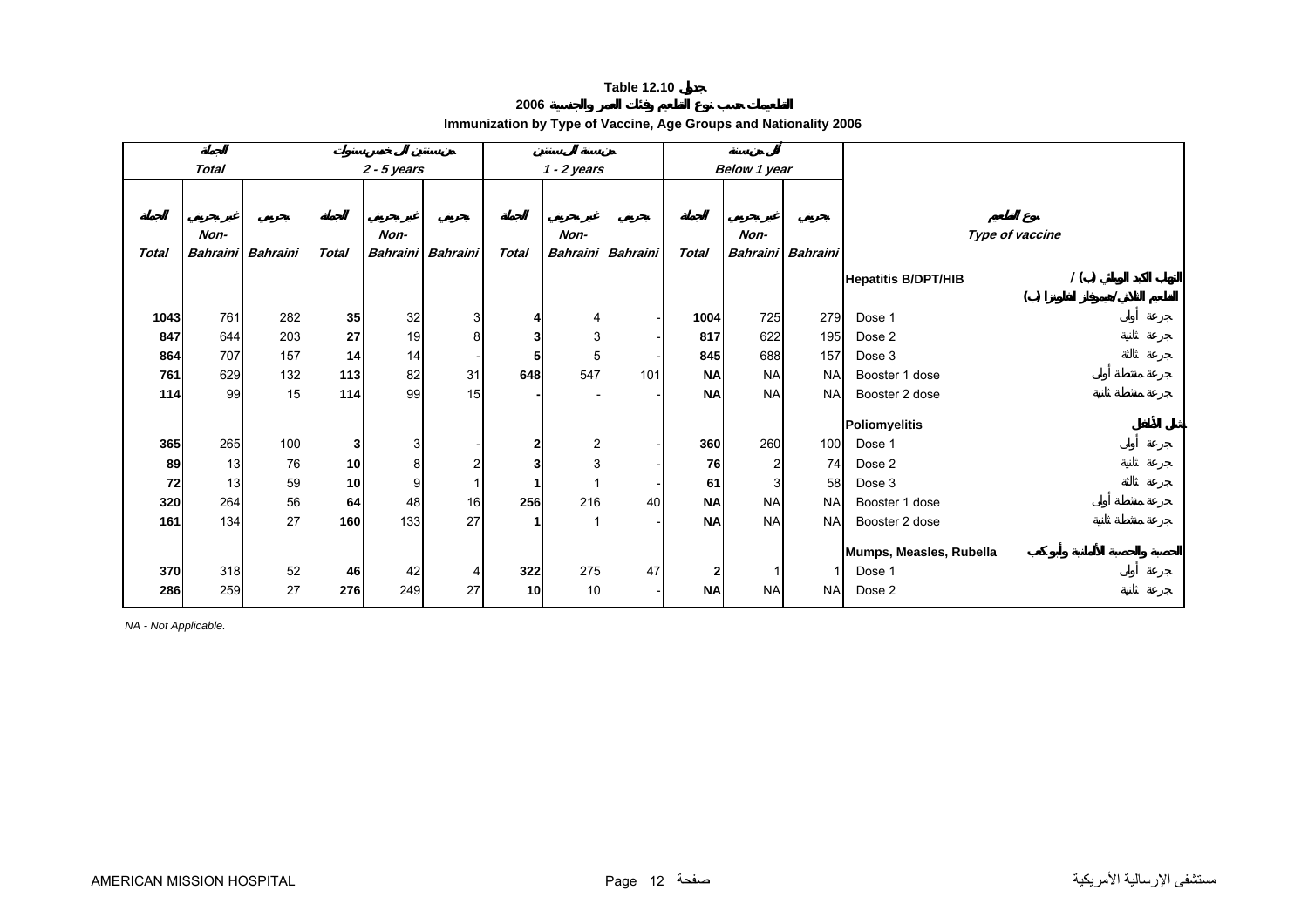#### **Table 12.11 2006 - 2002Laboratory Tests 2002 - 2006**

<span id="page-11-0"></span>

| <b>Type of Test</b>         | 2006    | 2005    | 2004    | 2003    | 2002    |
|-----------------------------|---------|---------|---------|---------|---------|
| Clinical chemistry of blood | 84,342  | 75,495  | 66,888  | 64,049  | 62,786  |
| Microbiology                | 10,621  | 9,849   | 9,780   | 13,869  | 14,984  |
| Serology & immunology       | 20,450  | 19,634  | 18,685  | 24,645  | 26,523  |
| Mycology & parasitology     | 8,960   | 8,233   | 7,268   | 8,961   | 10,781  |
| Hematology                  | 83,055  | 76,456  | 74,927  | 23,204  | 24,197  |
| Other laboratories tests    | 3,654   | 3,848   | 3,149   | 3,093   | 53,568  |
| <b>Total</b>                | 211,082 | 193,515 | 180,697 | 137,821 | 192,839 |

## **إجراءات الأشعة 2002 - 2006 Radiology Procedures 2002 - 2006 جدول 12.12 Table**

| <b>Type of Procedure</b>                                       | <i><b>2006</b></i> | 2005          | 2004          | 2003          | 2002          |
|----------------------------------------------------------------|--------------------|---------------|---------------|---------------|---------------|
| Plain & general radiography<br>Radiography with contrast media | 13,949<br>106      | 13,733<br>197 | 13,319<br>214 | 14,032<br>283 | 14,451<br>306 |
| <b>Total</b>                                                   | 14,055             | 13,930        | 13,533        | 14,315        | 14,757        |